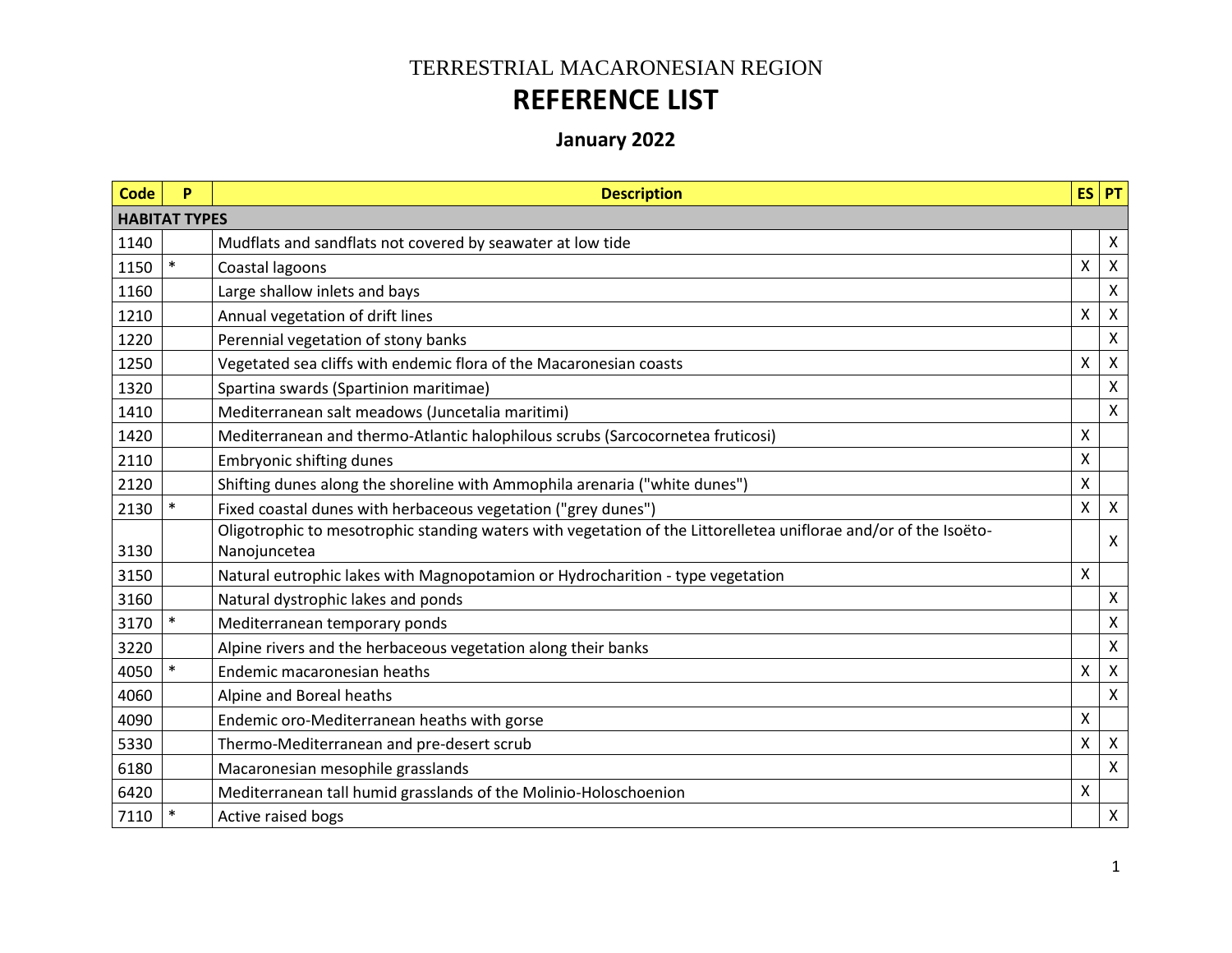| <b>Code</b>     | P                    | <b>Description</b>                                                                                      | <b>ES</b>          | PT                 |
|-----------------|----------------------|---------------------------------------------------------------------------------------------------------|--------------------|--------------------|
| 7120            |                      | Degraded raised bogs still capable of natural regeneration                                              |                    | X                  |
| 7130            |                      | Blanket bogs (* if active bog)                                                                          |                    | X                  |
| 7140            |                      | Transition mires and quaking bogs                                                                       |                    | $\mathsf{X}$       |
| 7220            |                      | Petrifying springs with tufa formation (Cratoneurion)                                                   | <b>SR</b>          |                    |
| 8220            |                      | Siliceous rocky slopes with chasmophytic vegetation                                                     | X                  | $\mathsf{X}$       |
| 8230            |                      | Siliceous rock with pioneer vegetation of the Sedo-Scleranthion or of the Sedo albi-Veronicion dillenii |                    | X                  |
| 8310            |                      | Caves not open to the public                                                                            | <b>SR</b>          | $\pmb{\mathsf{X}}$ |
| 8320            |                      | Fields of lava and natural excavations                                                                  | Χ                  | X                  |
| 91D0            | $\ast$               | Bog woodland                                                                                            |                    | $\mathsf{X}$       |
| 92D0            |                      | Southern riparian galleries and thickets (Nerio-Tamaricetea and Securinegion tinctoriae)                | $\pmb{\mathsf{X}}$ |                    |
| 9320            |                      | Olea and Ceratonia forests                                                                              | X                  | $\mathsf{X}$       |
| 9360            | $\ast$               | Macaronesian laurel forests (Laurus, Ocotea)                                                            | X                  | $\pmb{\times}$     |
| 9370            | $\ast$               | Palm groves of Phoenix                                                                                  | X                  |                    |
| 9550            |                      | Canarian endemic pine forests                                                                           | X                  |                    |
| 9560            | $\ast$               | Endemic forests with Juniperus spp.                                                                     | X                  | $\mathsf{X}$       |
| <b>MAMMALS</b>  |                      |                                                                                                         |                    |                    |
| 1308            |                      | Barbastella barbastellus                                                                                | $\mathsf{x}$       |                    |
| <b>REPTILES</b> |                      |                                                                                                         |                    |                    |
| 1255            |                      | Gallotia galloti insulanagae                                                                            | X                  |                    |
| 1273            |                      | Chalcides simonyi                                                                                       | X                  |                    |
| 7015            | $\ast$               | Gallotia auaritae                                                                                       | X                  |                    |
|                 | <b>INVERTEBRATES</b> |                                                                                                         |                    |                    |
| 1002            |                      | Discula tabellata                                                                                       |                    | X                  |
| 1006            |                      | Geomitra moniziana                                                                                      |                    | $\pmb{\mathsf{X}}$ |
| 1011            |                      | Caseolus calculus                                                                                       |                    | $\pmb{\mathsf{X}}$ |
| 1017            |                      | Leiostyla abbreviata                                                                                    |                    | $\pmb{\mathsf{X}}$ |
| 1018            |                      | Leiostyla cassida                                                                                       |                    | $\pmb{\mathsf{X}}$ |
| 1019            |                      | Leiostyla corneocostata                                                                                 |                    | X                  |
| 1020            |                      | Leiostyla gibba                                                                                         |                    | $\mathsf{X}$       |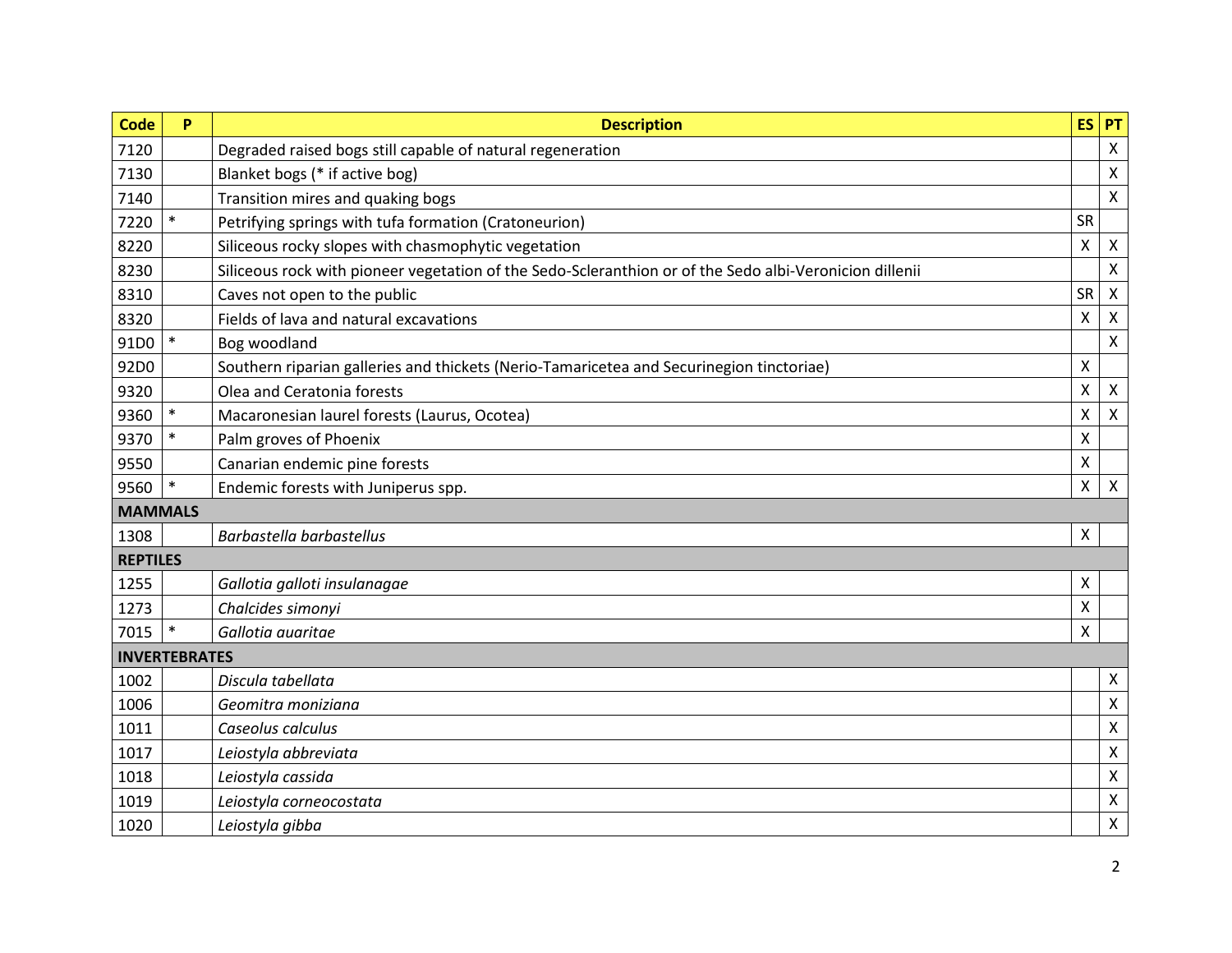| <b>Code</b>   | P      | <b>Description</b>               | <b>ES</b>                 | PT                 |
|---------------|--------|----------------------------------|---------------------------|--------------------|
| 1021          |        | Leiostyla lamellosa              |                           | X                  |
| 1023          |        | Discus guerinianus               |                           | $\pmb{\times}$     |
| 1025          |        | Idiomela subplicata              |                           | $\mathsf X$        |
| 6972          |        | Hystricella leacockiana          |                           | $\pmb{\mathsf{X}}$ |
| 6973          |        | Caseolus commixtus               |                           | $\pmb{\mathsf{X}}$ |
| 6974          |        | Caseolus subcalliferus           |                           | $\pmb{\times}$     |
| <b>PLANTS</b> |        |                                  |                           |                    |
| 1382          | $\ast$ | Thamnobryum fernandesii          |                           | $\pmb{\mathsf{X}}$ |
| 1388          | $\ast$ | Bryoerythrophyllum campylocarpum |                           | $\pmb{\times}$     |
| 1390          | $\ast$ | Marsupella profunda              | $\pmb{\mathsf{X}}$        | X                  |
| 1397          | $\ast$ | Echinodium spinosum              | $\pmb{\mathsf{X}}$        | $\pmb{\times}$     |
| 1412          | $\ast$ | Polystichum drepanum             |                           | $\mathsf{X}$       |
| 1417          |        | Isoetes azorica                  |                           | $\mathsf{X}$       |
| 1418          |        | Ophioglossum polyphyllum         | $\pmb{\times}$            |                    |
| 1420          |        | Culcita macrocarpa               | $\pmb{\mathsf{X}}$        | $\mathsf{X}$       |
| 1422          |        | Hymenophyllum maderensis         |                           | X                  |
| 1426          |        | Woodwardia radicans              | $\pmb{\mathsf{X}}$        | $\mathsf{X}$       |
| 1438          |        | Kunkeliella subsucculenta        | $\boldsymbol{\mathsf{X}}$ |                    |
| 1439          |        | Arceuthobium azoricum            |                           | $\mathsf{X}$       |
| 1442          |        | Rumex azoricus                   |                           | $\pmb{\times}$     |
| 1446          |        | Beta patula                      |                           | $\mathsf{X}$       |
| 1471          |        | Spergularia azorica              |                           | $\pmb{\times}$     |
| 1510          |        | Crambe laevigata                 | $\pmb{\mathsf{X}}$        |                    |
| 1511          | $\ast$ | Crambe arborea                   | $\boldsymbol{\mathsf{X}}$ |                    |
| 1512          |        | Sinapidendron rupestre           |                           | $\mathsf{X}^-$     |
| 1513          | $\ast$ | Crambe sventenii                 | $\mathsf{X}$              |                    |
| 1514          | $\ast$ | Parolinia schizogynoides         | $\boldsymbol{\mathsf{X}}$ |                    |
| 1517          |        | Aeonium gomerense                | $\pmb{\mathsf{X}}$        |                    |
| 1518          |        | Aeonium saundersii               | $\pmb{\mathsf{X}}$        |                    |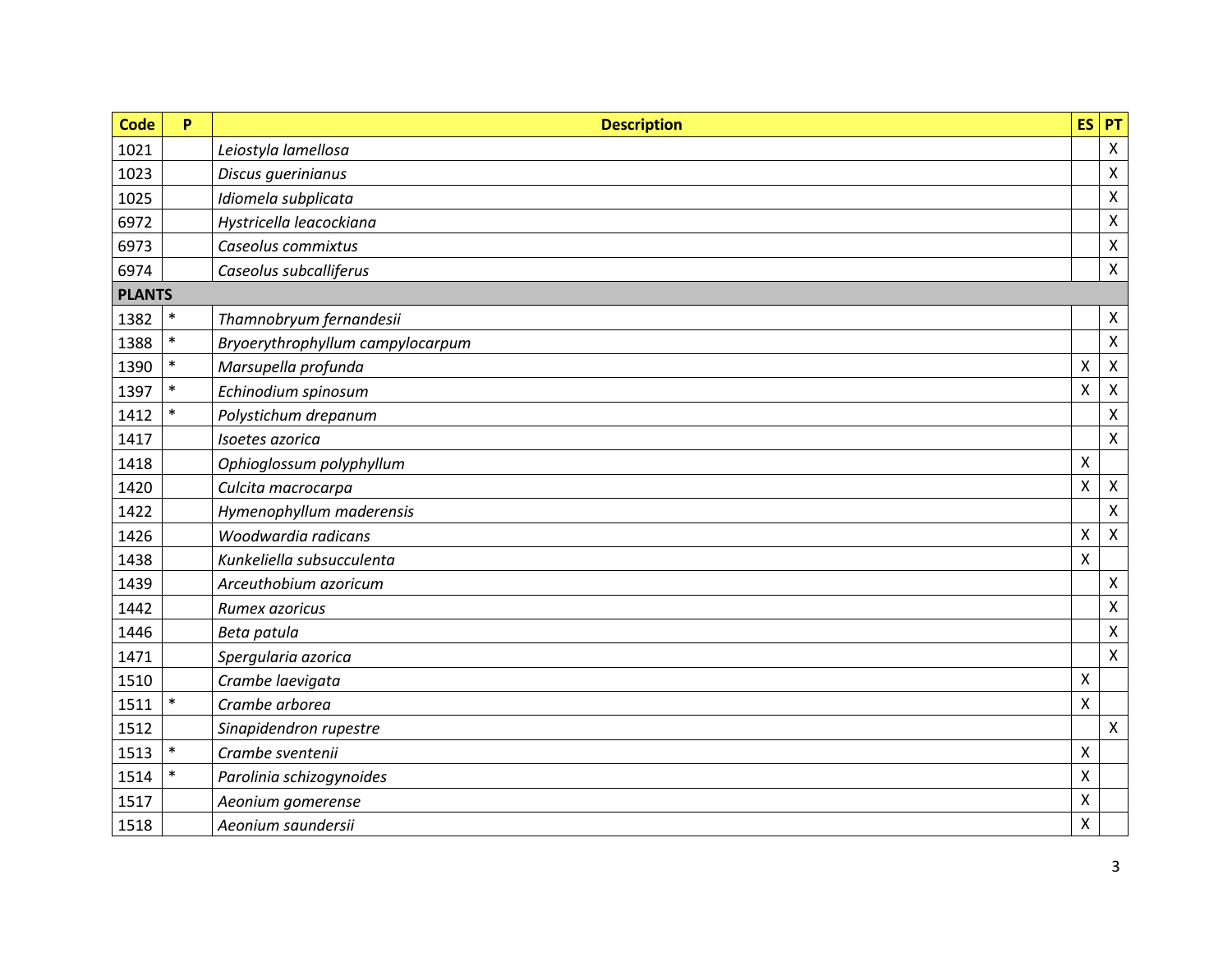| <b>Code</b> | P      | <b>Description</b>             | <b>ES</b>                 | PT             |
|-------------|--------|--------------------------------|---------------------------|----------------|
| 1519        |        | Aichryson dumosum              |                           | $\mathsf{X}$   |
| 1520        |        | Monanthes wildpretii           | $\boldsymbol{\mathsf{X}}$ |                |
| 1521        |        | Sedum brissemoretii            |                           | $\mathsf{X}$   |
| 1532        | $\ast$ | Pittosporum coriaceum          |                           | $\mathsf X$    |
| 1535        | $\ast$ | Bencomia brachystachya         | $\mathsf{X}$              |                |
| 1536        |        | Bencomia sphaerocarpa          | $\pmb{\mathsf{X}}$        |                |
| 1537        | $\ast$ | Chamaemeles coriacea           |                           | $\mathsf{X}$   |
| 1538        |        | Dendriopoterium pulidoi        | $\pmb{\mathsf{X}}$        |                |
| 1539        |        | Marcetella maderensis          |                           | $\mathsf{X}$   |
| 1541        |        | Sorbus maderensis              |                           | $\mathsf{X}$   |
| 1559        | $\ast$ | Anagyris latifolia             | $\boldsymbol{\mathsf{X}}$ |                |
| 1560        |        | Anthyllis lemanniana           |                           | $\mathsf{X}$   |
| 1561        | $\ast$ | Dorycnium spectabile           | $\mathsf{X}$              |                |
| 1562        | $\ast$ | Lotus azoricus                 |                           | $\mathsf{X}$   |
| 1563        |        | Lotus callis-viridis           | $\mathsf{X}$              |                |
| 1564        | $\ast$ | Lotus kunkelii                 | $\pmb{\mathsf{X}}$        |                |
| 1565        | $\ast$ | Teline rosmarinifolia          | $\pmb{\mathsf{X}}$        |                |
| 1566        | $\ast$ | Teline salsoloides             | $\pmb{\mathsf{X}}$        |                |
| 1571        | $\ast$ | Geranium maderense             |                           | $\mathsf{X}$   |
| 1577        |        | Euphorbia stygiana             |                           | $\pmb{\times}$ |
| 1578        | $\ast$ | Euphorbia handiensis           | $\boldsymbol{\mathsf{X}}$ |                |
| 1579        |        | Maytenus umbellata             |                           | $\pmb{\times}$ |
| 1580        |        | Frangula azorica               |                           | $\pmb{\times}$ |
| 1586        |        | Viola paradoxa                 |                           | $\mathsf{X}$   |
| 1596        |        | Cistus chinamadensis           | $\boldsymbol{\mathsf{X}}$ |                |
| 1597        | $\ast$ | Helianthemum bystropogophyllum | $\mathsf{X}$              |                |
| 1609        |        | Chaerophyllum azoricum         |                           | $\mathsf{X}$   |
| 1610        |        | Ferula latipinna               | $\mathsf{X}$              |                |
| 1612        |        | Melanoselinum decipiens        |                           | $\mathsf X$    |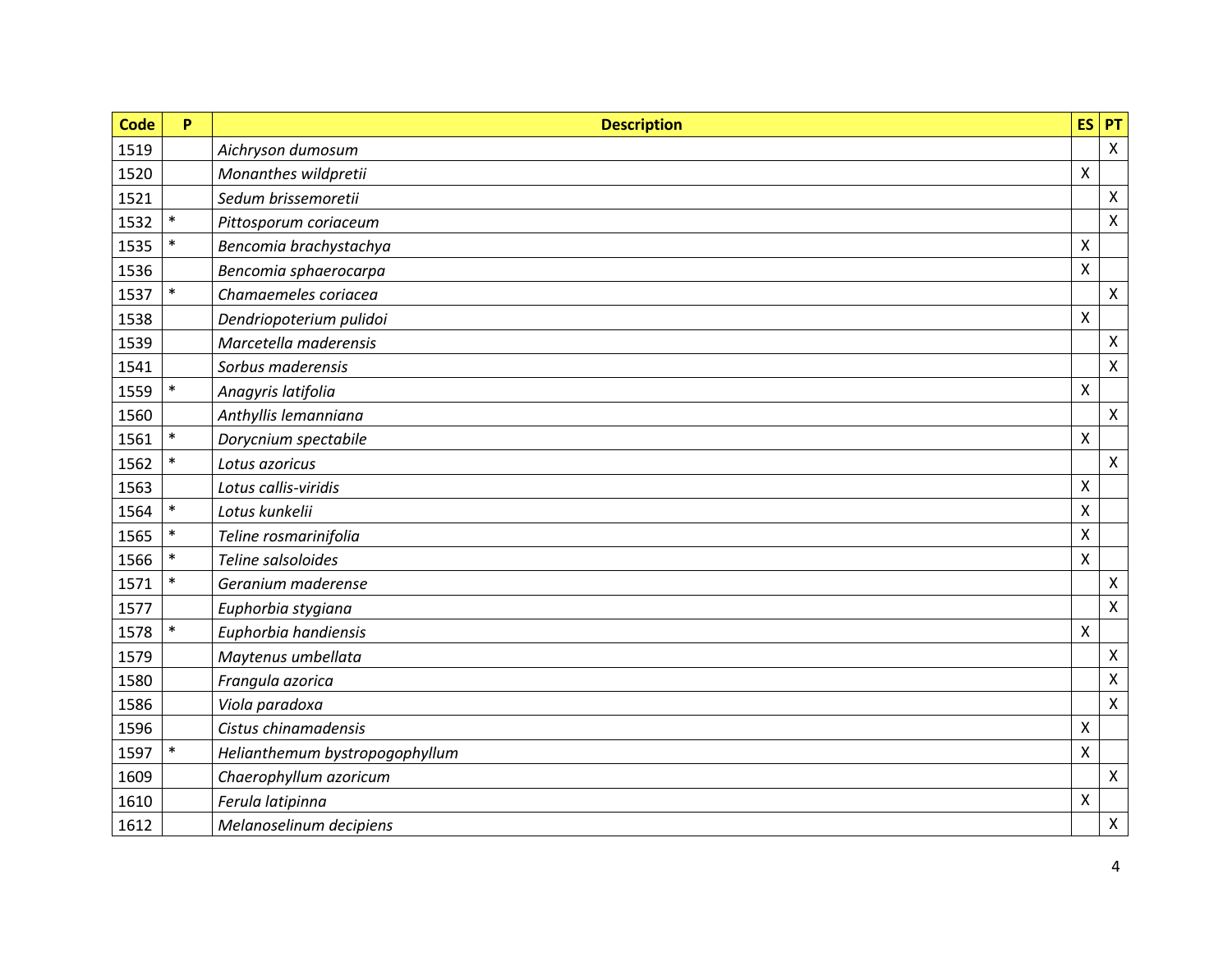| <b>Code</b> | P      | <b>Description</b>         | <b>ES</b>                 | PT                 |
|-------------|--------|----------------------------|---------------------------|--------------------|
| 1615        |        | Ammi trifoliatum           |                           | $\mathsf{X}$       |
| 1616        |        | <b>Bupleurum handiense</b> | $\boldsymbol{\mathsf{X}}$ |                    |
| 1620        |        | Monizia edulis             |                           | $\mathsf{X}$       |
| 1621        |        | Oenanthe divaricata        |                           | $\pmb{\mathsf{X}}$ |
| 1622        |        | Sanicula azorica           |                           | $\pmb{\times}$     |
| 1647        | $\ast$ | Limonium spectabile        | $\pmb{\mathsf{X}}$        |                    |
| 1648        | $\ast$ | Limonium sventenii         | $\pmb{\mathsf{X}}$        |                    |
| 1650        |        | Limonium dendroides        | $\pmb{\mathsf{X}}$        |                    |
| 1652        |        | Jasminum azoricum          |                           | $\mathsf{X}$       |
| 1653        |        | Picconia azorica           |                           | $\mathsf{X}$       |
| 1659        |        | Caralluma burchardii       | $\pmb{\times}$            |                    |
| 1665        | $\ast$ | Convolvulus massonii       |                           | $\mathsf{X}$       |
| 1666        | $\ast$ | Convolvulus caput-medusae  | $\mathsf{X}$              |                    |
| 1667        | $\ast$ | Convolvulus lopezsocasi    | $\pmb{\times}$            |                    |
| 1677        | $\ast$ | Echium gentianoides        | $\mathsf{X}$              |                    |
| 1678        |        | Myosotis azorica           |                           | X                  |
| 1679        |        | Myosotis maritima          |                           | X                  |
| 1680        |        | Echium candicans           |                           | $\pmb{\times}$     |
| 1699        | $\ast$ | Sideritis discolor         | $\pmb{\mathsf{X}}$        |                    |
| 1700        |        | Sideritis infernalis       | $\pmb{\mathsf{X}}$        |                    |
| 1701        |        | Teucrium abutiloides       |                           | $\mathsf{X}$       |
| 1702        |        | Teucrium betonicum         |                           | $\mathsf{X}$       |
| 1703        | $\ast$ | Sideritis cystosiphon      | $\pmb{\mathsf{X}}$        |                    |
| 1704        |        | Sideritis marmorea         | $\mathsf{X}$              |                    |
| 1705        | $\ast$ | Solanum lidii              | $\boldsymbol{\mathsf{X}}$ |                    |
| 1727        | $\ast$ | Isoplexis chalcantha       | $\mathsf{X}$              |                    |
| 1728        |        | Isoplexis isabelliana      | $\pmb{\times}$            |                    |
| 1729        |        | Odontites holliana         |                           | X                  |
| 1730        |        | Sibthorpia peregrina       |                           | $\mathsf X$        |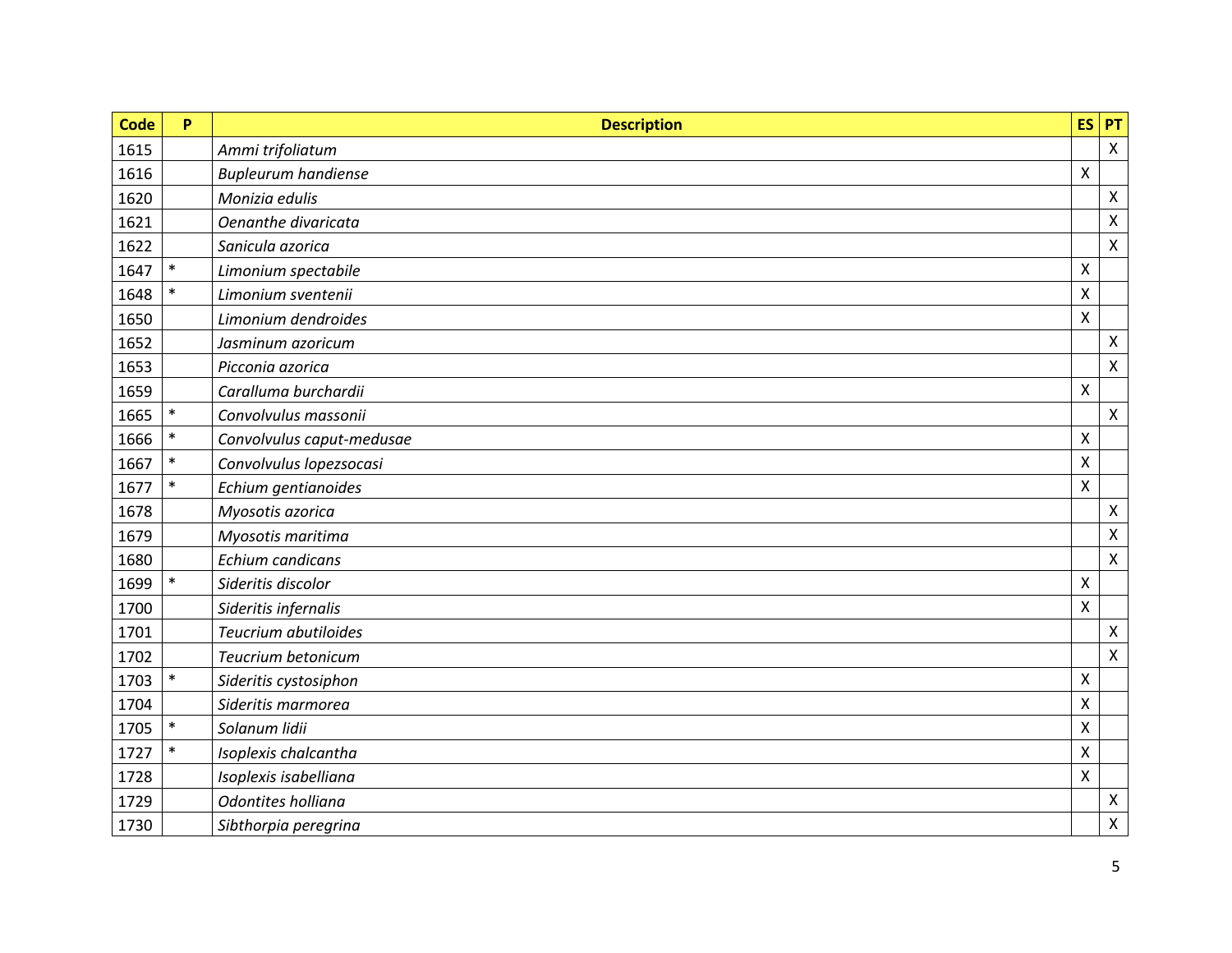| <b>Code</b> | P      | <b>Description</b>           | <b>ES</b>                 | PT           |
|-------------|--------|------------------------------|---------------------------|--------------|
| 1734        |        | Euphrasia grandiflora        |                           | $\mathsf{X}$ |
| 1736        | $\ast$ | Euphrasia azorica            |                           | $\mathsf{X}$ |
| 1737        | $\ast$ | Globularia ascanii           | $\mathsf{X}$              |              |
| 1738        | $\ast$ | Globularia sarcophylla       | $\boldsymbol{\mathsf{X}}$ |              |
| 1744        |        | Plantago malato-belizii      |                           | $\mathsf{X}$ |
| 1747        |        | Scabiosa nitens              |                           | X            |
| 1754        |        | Musschia aurea               |                           | X            |
| 1755        | $\ast$ | Azorina vidalii              |                           | X            |
| 1756        | $\ast$ | Musschia wollastonii         |                           | $\mathsf{X}$ |
| 1807        |        | Andryala crithmifolia        |                           | $\mathsf{X}$ |
| 1808        |        | Cheirolophus junonianus      | $\boldsymbol{\mathsf{X}}$ |              |
| 1809        |        | Cheirolophus massonianus     |                           | $\mathsf{X}$ |
| 1810        |        | Calendula maderensis         |                           | $\mathsf{X}$ |
| 1811        |        | Atractylis preauxiana        | $\boldsymbol{\mathsf{X}}$ |              |
| 1812        | $\ast$ | Argyranthemum lidii          | $\boldsymbol{\mathsf{X}}$ |              |
| 1814        |        | Cheirolophus duranii         | $\boldsymbol{\mathsf{X}}$ |              |
| 1815        | $\ast$ | Onopordum carduelium         | $\boldsymbol{\mathsf{X}}$ |              |
| 1816        | $\ast$ | Pericallis hadrosoma         | $\boldsymbol{\mathsf{X}}$ |              |
| 1819        |        | Sventenia bupleuroides       | $\boldsymbol{\mathsf{X}}$ |              |
| 1820        | $\ast$ | Tanacetum ptarmiciflorum     | $\pmb{\times}$            |              |
| 1821        | $\ast$ | Onopordum nogalesii          | $\boldsymbol{\mathsf{X}}$ |              |
| 1822        | $\ast$ | Atractylis arbuscula         | $\pmb{\times}$            |              |
| 1823        |        | Argyranthemum winteri        | $\boldsymbol{\mathsf{X}}$ |              |
| 1824        |        | Argyranthemum thalassophilum |                           | X            |
| 1825        | $\ast$ | Lactuca watsoniana           |                           | X            |
| 1826        |        | Cirsium latifolium           |                           | $\mathsf{X}$ |
| 1827        |        | Helichrysum gossypinum       | $\boldsymbol{\mathsf{X}}$ |              |
| 1828        |        | Cheirolophus ghomerytus      | $\boldsymbol{\mathsf{X}}$ |              |
| 1829        |        | Helichrysum monogynum        | $\pmb{\times}$            |              |